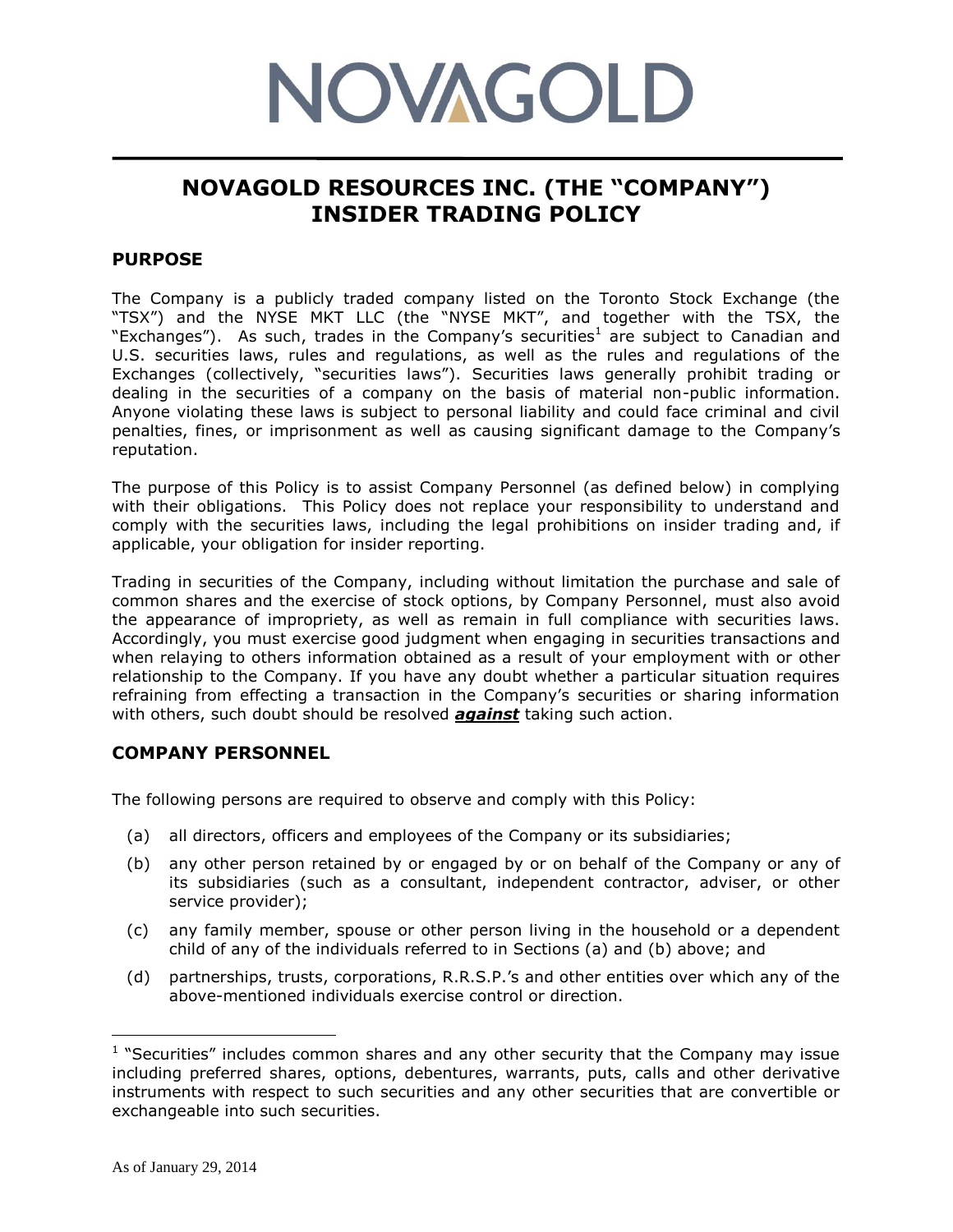For the purposes of this Policy, the persons listed above are collectively referred to as "Company Personnel". Sections (c) and (d) should be carefully reviewed by Company Personnel; those sections have the effect of making various family members or holding companies or trusts of the persons referred to in Sections (a) and (b) subject to the Policy.

# **MATERIAL NON-PUBLIC INFORMATION**

- (i) could reasonably be expected to have a significant effect on the market price or value of the Company's securities; or
- (ii) a reasonable investor would consider to be important in making an investment decision regarding the purchase or sale of the securities of the Company;

and that has not been previously disclosed or published by means of a broadly disseminated news release or securities filing with a reasonable amount of time having been given for investors to analyze the information.

Examples of material undisclosed information include but are not limited to: financial performance and significant changes in financial performance; projections and strategic plans; major corporate acquisitions and dispositions; significant changes to major assets and operations; changes in ownership of the Company's securities that may affect the control of the Company; significant changes in senior management or to the Board of Directors; significant litigation; changes in corporate structure, such as reorganizations; changes in capital structure; significant new debt or material events of default; public or private sale of additional securities; entering into or loss of significant contracts; major labour disputes or disputes with major contractors, customers or suppliers; takeover bids and issuer bids; and any decision to implement such a change by the Company's Board of Directors or by senior management who believe that confirmation of the decision by the Company's Board of Directors is probable.

If you have any doubt whether certain information is "material," you should *not* trade or communicate such information. Information is "non-public" until it has been made available to investors generally, such as in publicly available reports filed with the applicable stock exchange or securities commission or in press releases issued by a company. In general, information may be presumed to have been available to investors two business days after the formal release of such information.

# **PROHIBITED AND RESTRICTED ACTIVITES**

### *Insider Trading*

You must not engage in transactions in any securities, whether of the Company or of any other public companies, while in possession of material, non-public information regarding such securities, ("insider trading").

Under this Policy, "trading" includes any sale or purchase of securities of the Company, including but not limited to: (a) buying or selling puts or calls or other derivative securities on the Company's securities; (b) the exercise of stock options granted under the Company's stock option plan; and (c) the acquisition of shares or any other securities pursuant to any Company benefit plan or arrangement. Notwithstanding item (c) above, regular, ongoing purchases of Company stock under the Company's Employee Stock Purchase Plan (the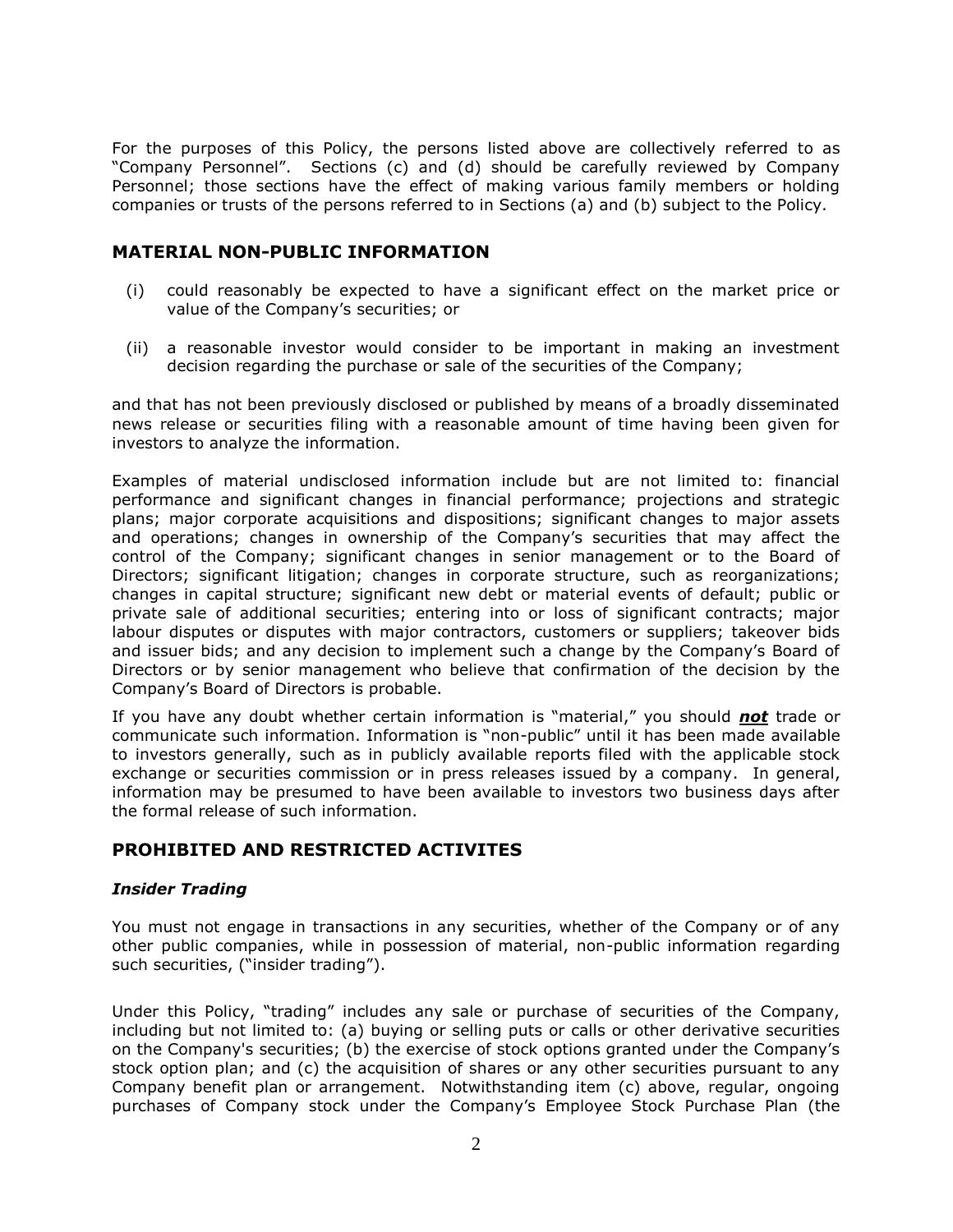"ESPP"), or in accordance with a previously approved structured trading plan are exempt from the foregoing prohibition; however, starting, stopping, or making changes to your level of participation in the ESPP, or making changes to your Pre-Approved Trading Plan (defined below), is prohibited during any period of time you are in possession of material, non-public information about the Company.

# *Tipping*

You must not disclose material, non-public or other confidential information relating to the Company or other companies, when obtained in the course of service to the Company, to anyone, inside or outside of the Company (including family members) ("tipping"), except on a strict need-to-know basis as is necessary in the course of the Company's business and under circumstances that make it reasonable to believe that the information will not be misused or improperly disclosed by the recipient. You must treat all information concerning the Company as confidential and proprietary to the Company. Any uncertainty concerning the disclosure of any such information to other persons in the course of the Company's business should be immediately brought to the attention of the General Counsel or Chief Financial Officer for resolution. You must also refrain from recommending or suggesting that any person engage in transactions in securities, whether of the Company or any other company, while in possession of material, non-public information about those securities or that company. Both the person who provides the information and the person who receives the information are liable under securities laws if the person who receives the information trades in securities based on the provided non-public information.

# *Trading During Blackouts*

You must not, directly or indirectly, trade in securities of the Company during any Blackout Period (as described below).

# *Hedging Transactions*

You must not engage in hedging transactions. Certain forms of hedging or monetization transactions, such as zero-cost collars and forward sale contracts, allow an employee to lock in much of the value of his or her stock holdings, often in exchange for all or part of the potential for upside appreciation in the stock. These transactions allow you to continue to own the covered securities, but without the full risks and rewards of ownership. When that occurs, you may no longer have the same objectives as the Company's other shareholders. Therefore, you are prohibited by this Policy from engaging in any such hedging transactions.

### *Margin Accounts and Pledges*

You must not hold securities of the Company in a margin account or pledge Company securities as collateral. Securities held in a margin account may be sold by the broker without the customer's consent if the customer fails to meet a margin call. Similarly, securities pledged (or hypothecated) as collateral for a loan may be sold in foreclosure if the borrower defaults on the loan. Because a margin sale or foreclosure sale may occur at a time when the pledgor is aware of material non-public information or otherwise is not permitted to trade in Company securities, you are prohibited from holding Company securities in a margin account or pledging Company securities as collateral for a loan.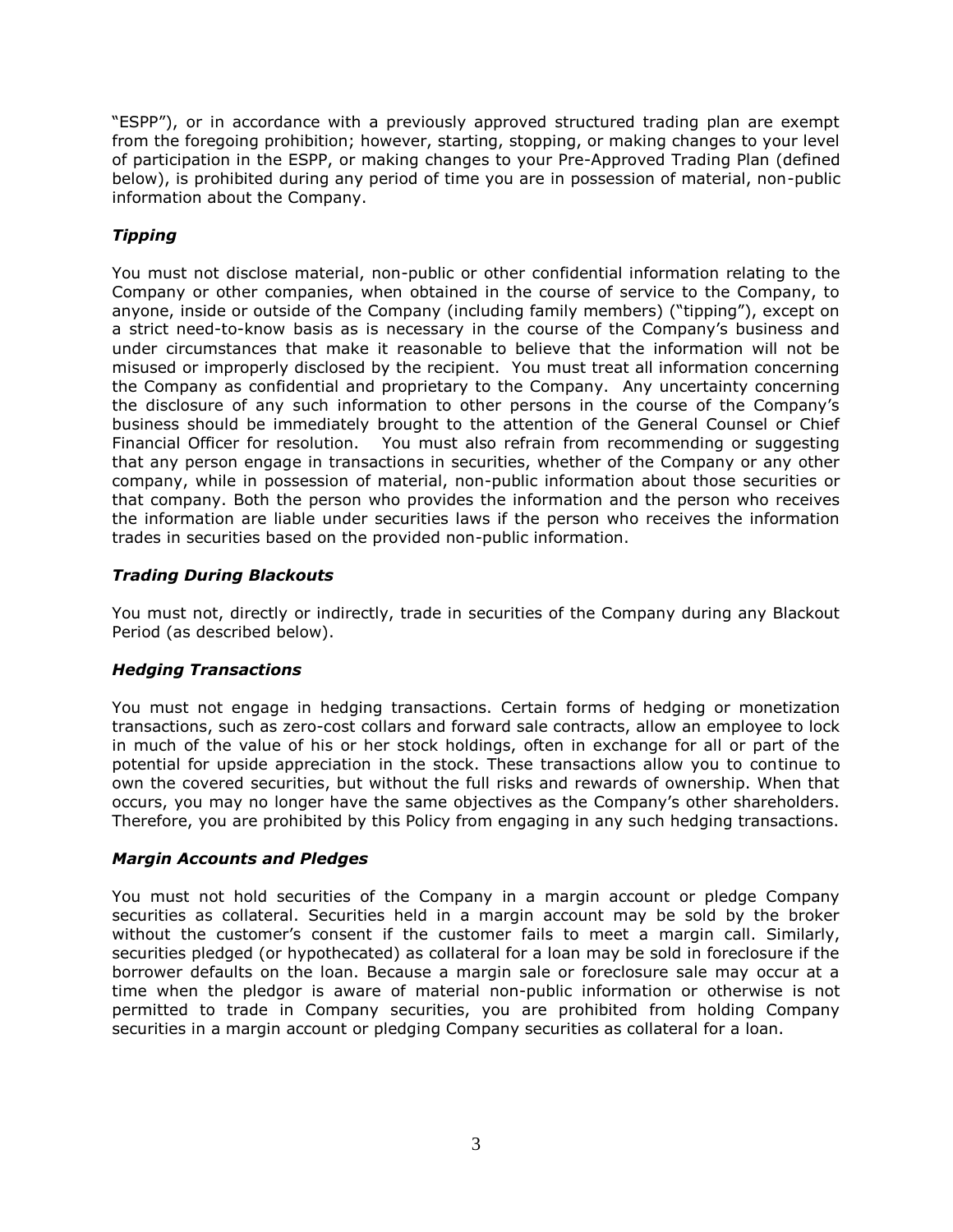### *Pre-Clearance*

"Insiders" for U.S. reporting purposes (as such term is defined below under the heading "Insider Reporting Obligations – U.S. Reporting Obligations – Who is an Insider") must not, directly or indirectly, trade in securities of the Company in Canada or the United States except in accordance with the pre-clearance procedures (as described below).

### *Additional Trading Restrictions for Persons Deemed "Insiders" under U.S. Securities Laws:*

U.S. securities laws prohibit "Insiders" (as such term is defined below under the heading "Insider Reporting Obligations – U.S. Reporting Obligations – Who is an Insider") from effecting "short sales" or "sales against the box" in equity securities of the Company. A "short sale" is the sale of securities that you do not own and where delivery is made with borrowed securities or securities subsequently purchased. If you are deemed an insider for U.S. securities law purposes, it is unlawful for you to sell Company securities you do not own, and the acquisition of a put or the issuance of a call for Company stock may result in a violation of the short sale prohibition. A "sale against the box" is the sale of securities you own but which you do not promptly deliver after the sale. It is unlawful for you to sell equity securities of the Company if the certificate representing the securities is not delivered within 20 days after the sale or deposited in the mail or other usual means of delivery within five days after the sale.

U.S. securities laws additionally prohibit Insiders from realizing any "short-swing profit" in securities of the Company. Any profit realized by you on a purchase and sale or sale and purchase of the Company's equity securities within any six-month period belongs to and is recoverable by the Company. For purposes of this rule, equity securities include common stock, preferred stock and related derivative securities (e.g., options, warrants, convertible securities, puts, calls, stock appreciation rights ("SARs"), phantom stock units, equity swaps and other rights). Company securities acquired through stock option exercises, the vesting of PSUs or DSUs, since they are approved by the Company's Board, do not count as purchases or acquisitions for purposes of determining "short-swing profit". However, the sale of any of the securities in the open market (e.g., a cashless option exercise, or a sale to cover taxes) do count as a sale for purposes of determining "short-swing profit".

# **BLACKOUT PERIODS**

The Company reserves the right to restrict trading by directors, officers, employees and agents in securities of the Company. Such restriction is generally referred to as a "Blackout Period" and is in place when there is, or is potential for, a significant event pending or there is information available but not yet disclosed.

The "Blackout Period" is:

- (a) for quarterly financial results, the period beginning at the end of the trading day that is three (3) weeks after the end of the quarter and ending at the end of the first trading day after the financial results are publicly disclosed. This Blackout Period applies to all directors, officers, finance and accounting staff and corporate communications staff directly involved in the dissemination of the financial results;
- (b) for annual financial results, the period beginning at the end of the trading day that is five (5) weeks after the end of the fiscal year and ending at the end of the first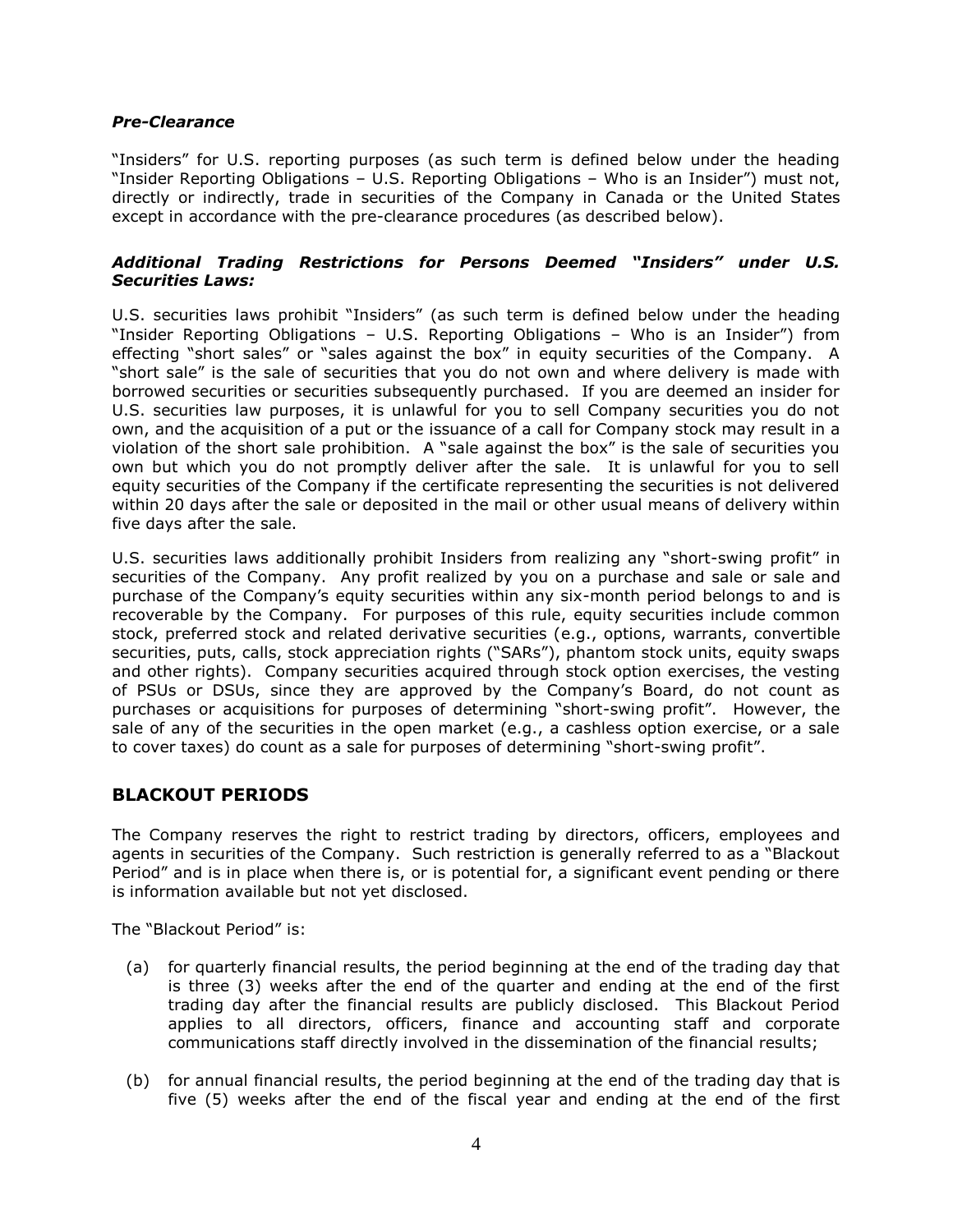trading day after the annual financial results are publicly disclosed. This Blackout Period applies to all directors, officers, finance and accounting staff, corporate communications staff directly involved, and other Company's employees as determined by senior management;

- (c) for news releases containing material information, other than financial results, one full trading day immediately following the time of the announcement. This Blackout Period applies to all directors and officers and other employees as determined by senior management; or
- (d) Any other time and for any length of time as deemed necessary by the Company's Board of Directors, Chief Executive Officer, Chief Financial Officer or General Counsel.

The trading restrictions of a Blackout Period shall not be applicable to trading activities pursuant to a pre-approved trading plan that complies with Rule 10b5-1 of the Securities Exchange Act of 1934, as amended, and an "automatic securities purchase plan," as defined in National Instrument 55-104, provided such trading plan (1) is in writing; (2) was submitted to the Company for review prior to its adoption; and (3) was not adopted during a Blackout Period or at a time when the person was in possession of material non-public information.

All efforts will be made to advise of Blackout Periods as soon as possible, however, it is your responsibility to ensure that you are not in violation of the prohibition against trading during a Blackout Period by pre-clearing transactions in accordance with this Policy.

# **PRE-CLEARANCE**

Because "Insiders" for U.S. reporting purposes (as such term is defined below under the heading "Insider Reporting Obligations – U.S. Reporting Obligations – Who is an Insider") are likely to obtain material non-public information on a regular basis, such persons must not, directly or indirectly, trade in securities of the Company without first obtaining prior approval from the General Counsel or such person as she or he may designate (the "Pre-Clearance Designee"). The General Counsel or Pre-Clearance Designee shall record the date each request is received and the date and time each request is approved or disapproved. Unless revoked, a grant of permission will normally remain valid until the close of trading two business days following the day on which it was granted. If the transaction does not occur during the two-day period, pre-clearance of the transaction must be re-requested. Pre-clearance is not required for purchases and sales of securities under a Pre-Approved Trading Plan (as defined below). With respect to any purchase or sale under a Pre-Approved Trading Plan, the third party effecting transactions on behalf of the Insider should be instructed to send duplicate confirmations of all such transactions to the General Counsel or Pre-Clearance Designee.

# **PRE-APPROVED TRADING PLANS**

Notwithstanding any of the prohibitions contained in this Policy, Company Personnel may trade in Company securities at any time pursuant to a trading plan that has been properly adopted and is properly administered in accordance with Rule 10b5-1 under the United States Securities Exchange Act of 1934, as amended (a "Rule 10b5-1 Plan") and an automatic securities purchase plan, as defined in National Instrument 55-104 (an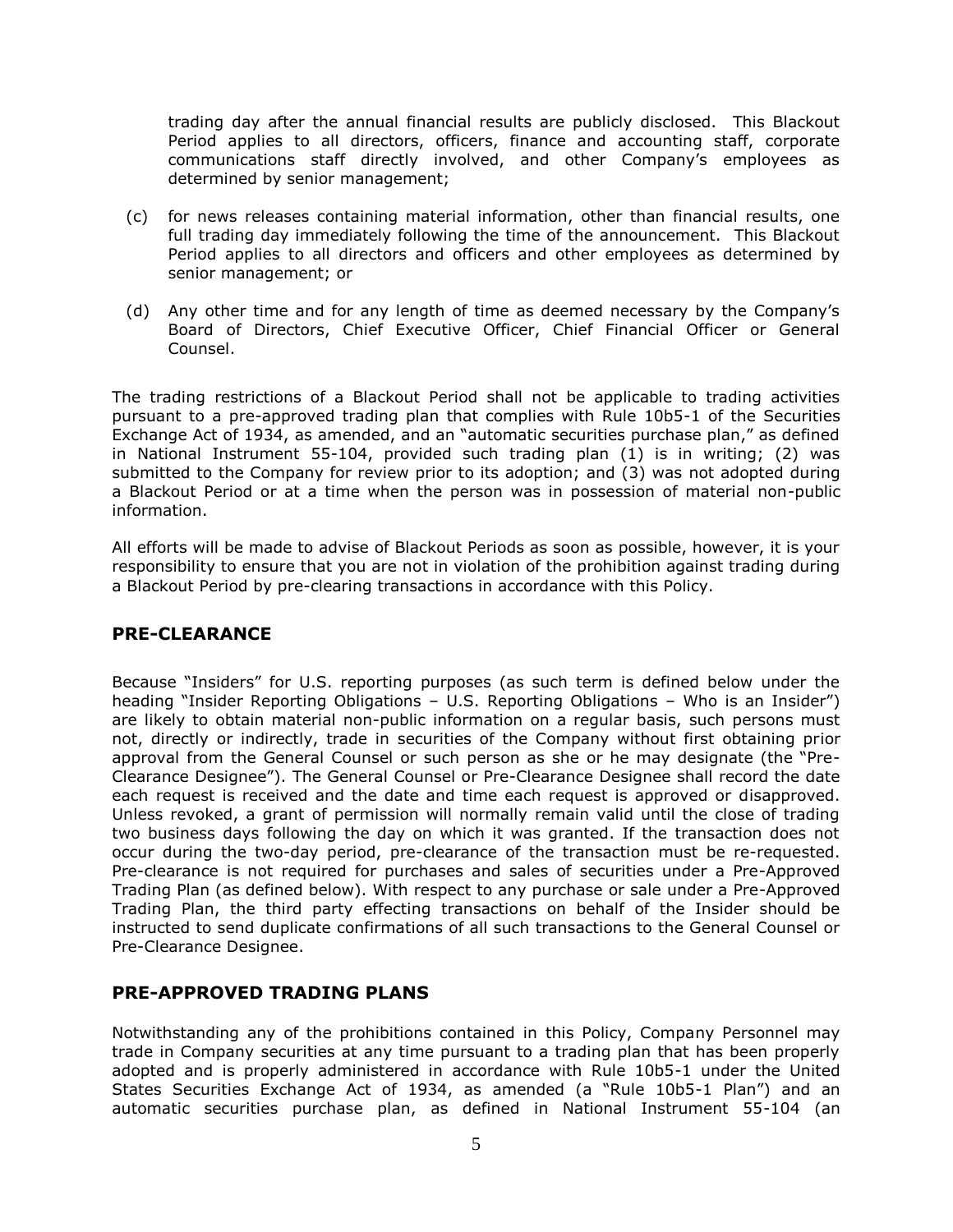"Automatic Securities Purchase Plan," and together with a Rule 10b5-1 Plan, a "Pre-Approved Trading Plan"). All adopted Pre-Approved Trading Plans must comply with all applicable policies established by the Company, in addition to complying with applicable Canadian and United States laws.

The rules applicable to Pre-Approved Trading Plans are complex and technical in nature, so you should not employ a Pre-Approved Trading Plan without obtaining advice from legal counsel. A Pre-Approved Trading Plan may not be adopted at any time when you are aware of material non-public information or are subject to a Blackout Period.

Prior to adopting or terminating a Pre-Approved Trading Plan, all directors and officers of the Company or any subsidiary of the Company must confer with, and, if applicable, provide a copy of the proposed contract to, the General Counsel.

The Company reserves the right to consider and determine whether public announcement of a Pre-Approved Trading Plan should be made.

# **INSIDER REPORTING OBLIGATIONS**

Canadian and U.S. securities laws impose reporting requirements on certain insiders of the Company. "Insiders" are defined differently under the Canadian and U.S. securities laws and you may be subject to distinct reporting requirements in both Canada and the U.S., regardless of citizenship. If you are a reporting insider, **you are personally responsible** for compliance with reporting requirements under applicable securities laws. The following summary is offered for informational purposes only and is not a substitute for legal advice regarding your individual circumstances.

# **CANADIAN SECURITIES LAW OBLIGATIONS**

### *Who has to file reports?*

For Canadian reporting obligation purposes, "Insider" means a director, officer or 10% shareholder of the Company and a director or officer of a company that is an insider or a subsidiary of the Company.

"Reporting Insider" means (i) the CEO, CFO and COO of the Company, of a 10% shareholder of the Company and of a major subsidiary of the Company; (ii) directors of the Company, of a 10% shareholder and of a major subsidiary of the Company; (iii) a person responsible for a principal business unit, division or function of the Company; (iv) a 10% shareholder of the Company; (v) an individual performing any of the foregoing functions; and (vi) any other insider that in the ordinary course receives or has access to information as to material facts or material changes about the Company before they are generally disclosed and that directly or indirectly exercises, or has the ability to exercise, significant power or influence over the business, operations, capital or development of the Company.

### *When do you have to report?*

Insider reports must be filed within **5 calendar days** (which includes weekends and holidays) of any change in the reporting insider's beneficial ownership of such securities. The deadline begins to run on the date of the **trade**, not the date of the settlement.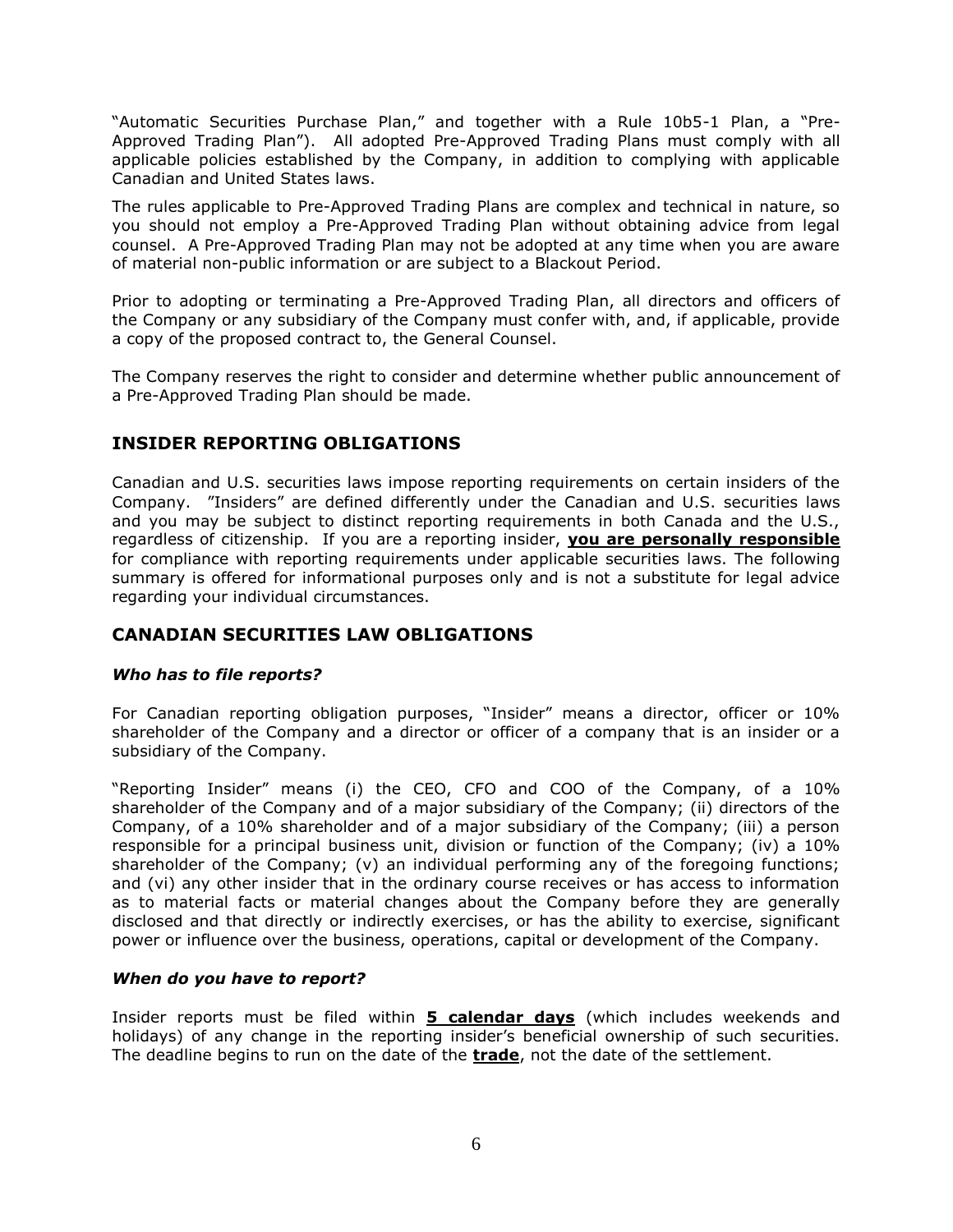An initial insider report must be completed within **10 calendar days** of the date a person becomes a reporting insider (provided that an insider who does not own or control securities of the Company at that time is not required to file a "nil" report).

You must also file and update your insider profile (i) if there is a change in the Company's name, in your relationship to the Company or if you cease to be a reporting insider within **10 calendar days** of the event, or (ii) if there is any other change to your profile, at the time you next file an insider report.

# *How do you report?*

Insider reports are completed by accessing [www.sedi.ca](http://www.sedi.ca/) and registering as a SEDI user. You will thereafter login as a registered user and complete the filing online.

### *What do you have to report?*

Each reporting insider is required to file reports with the Canadian securities commissions and the TSX (the "Regulators") as to his or her direct or indirect beneficial ownership of or control or direction over any securities of the Company. This includes, but is not limited to, purchases and sales of such securities, the grant and exercise of stock options, the exercise of warrants, the conversion or exchange of other securities, the acquisition of underlying securities on the exercise of options, warrants or other convertible or exchangeable securities, and the sale of shares acquired upon exercise of stock options. The following is the information required for filing insider reports:

- (a) Security designation (i.e., common shares, preferred shares, stock options);
- (b) Ownership type and registered holder (if applicable); ownership type includes:
	- Direct ownership indicates that the security is held directly; for example, the reporting insider holds the securities in an account with a broker and the account is in his/her name;
	- Indirect ownership indicates that the security is held indirectly; for example, the reporting insider beneficially owns common shares in the Company, but the registered owner is another entity, such as a holding company that the reporting insider owns;
	- Control or direction indicates that the insider has control or direction over a security. The reporting insider has control or direction if, directly or indirectly, he/she has or shares voting power or investment power through any contract, arrangement, understanding or relationship. For example, the reporting insider may have been granted authority to vote or trade securities owned by family members, friends or associates.
- (c) Opening balance of securities held;
- (d) Date of transaction;
- (e) Nature of transaction for example, acquisitions and dispositions (open market or private), grants of options, gifts, inheritances, exercises of options, sale of shares acquired upon exercise of options;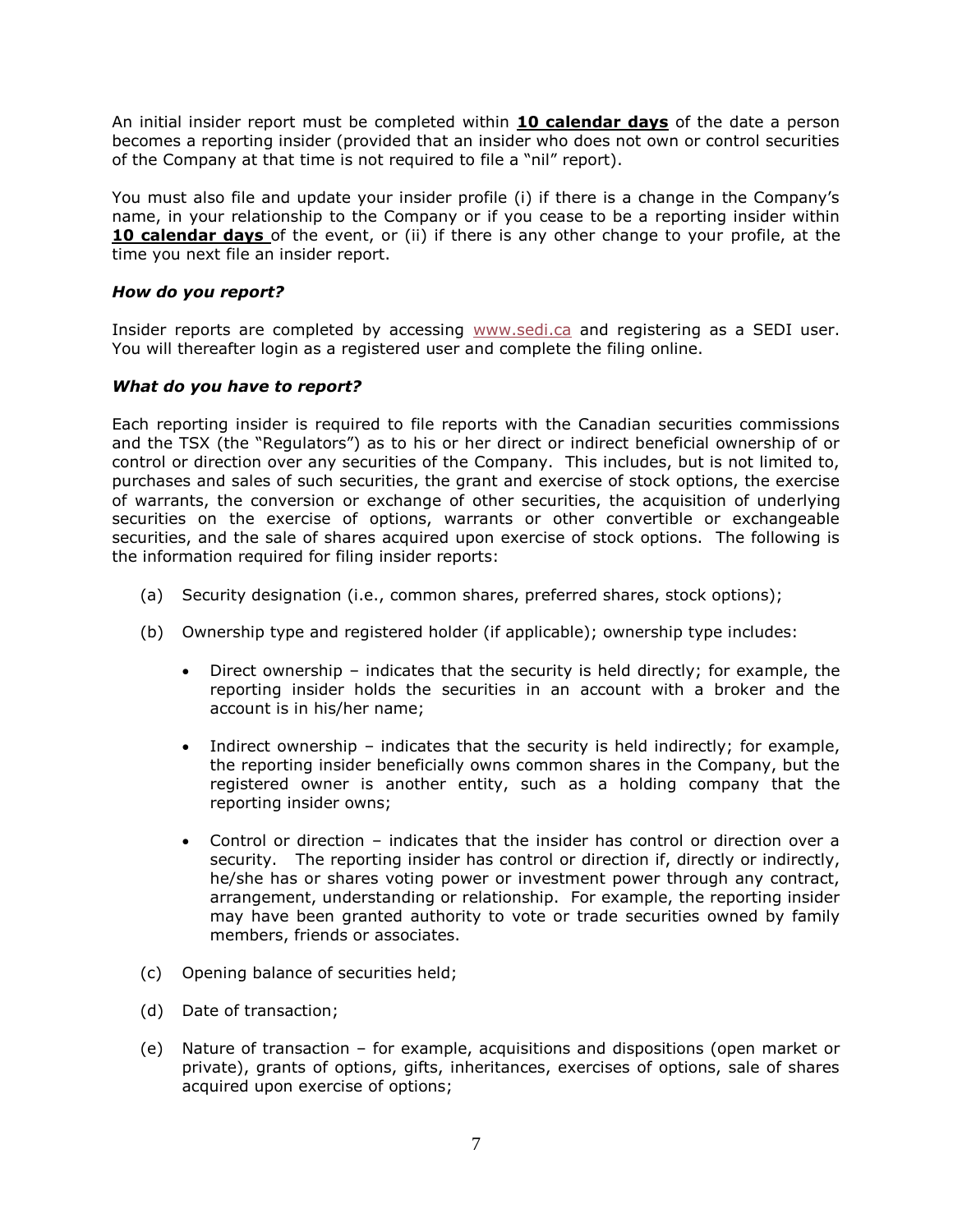- (f) Number/value of securities acquired or disposed;
- (g) Unit price or exercise price;
- (h) Type of currency;
- (i) Closing balance of securities held.

# **U.S. SECURITIES LAW OBLIGATIONS**

### *Who has to file reports?*

For U.S. securities law purposes, "Insider" means a director, executive officer or a shareholder who beneficially owns greater than 10% of any class of equity securities of the Company.

### *When do you have to report?*

An initial insider report on Form 3 must be completed within **10 calendar days** of the date you become an insider. **A Form 3 must be filed even if you do not beneficially own any securities of the Company.**

Changes in your beneficial ownership of equity securities of the Company must be reported to the SEC and to the Company on a Form 4 (unless the transaction is exempted from the Form 4 reporting requirement under applicable rules) by the **second business day** after the execution of the transaction

Form 5 is an annual form that is required to be filed electronically with the SEC and the Company on or before the **45th calendar day** after the end of the Company's fiscal year. No Form 5 is required to be filed if you have already reported all reportable transactions on a Form 4 (as described in greater detail below).

### *How do you report?*

You must timely notify the General Counsel of the Company of any event that would require the filing of a report pursuant to this section. Each Insider is responsible for the accuracy and timeliness of his or her reporting requirements.

### *What do you have to report?*

### *Initial Report: Form 3.*

You are required to file with the SEC an initial statement of your beneficial ownership of equity securities of the Company upon becoming an Insider. When filing a Form 3, you must include any equity securities of the Company beneficially owned by you, including securities held by your spouse, minor children, other family members sharing your household or other persons or entities whose securities you are deemed to beneficially own (discussed below), and your holdings of "derivative securities" of the Company. "Derivative securities" include options, warrants, convertible securities, puts, calls, SARs, phantom stock units, equity swaps, and other rights or obligations with respect to the purchase or sale of any equity security of the Company.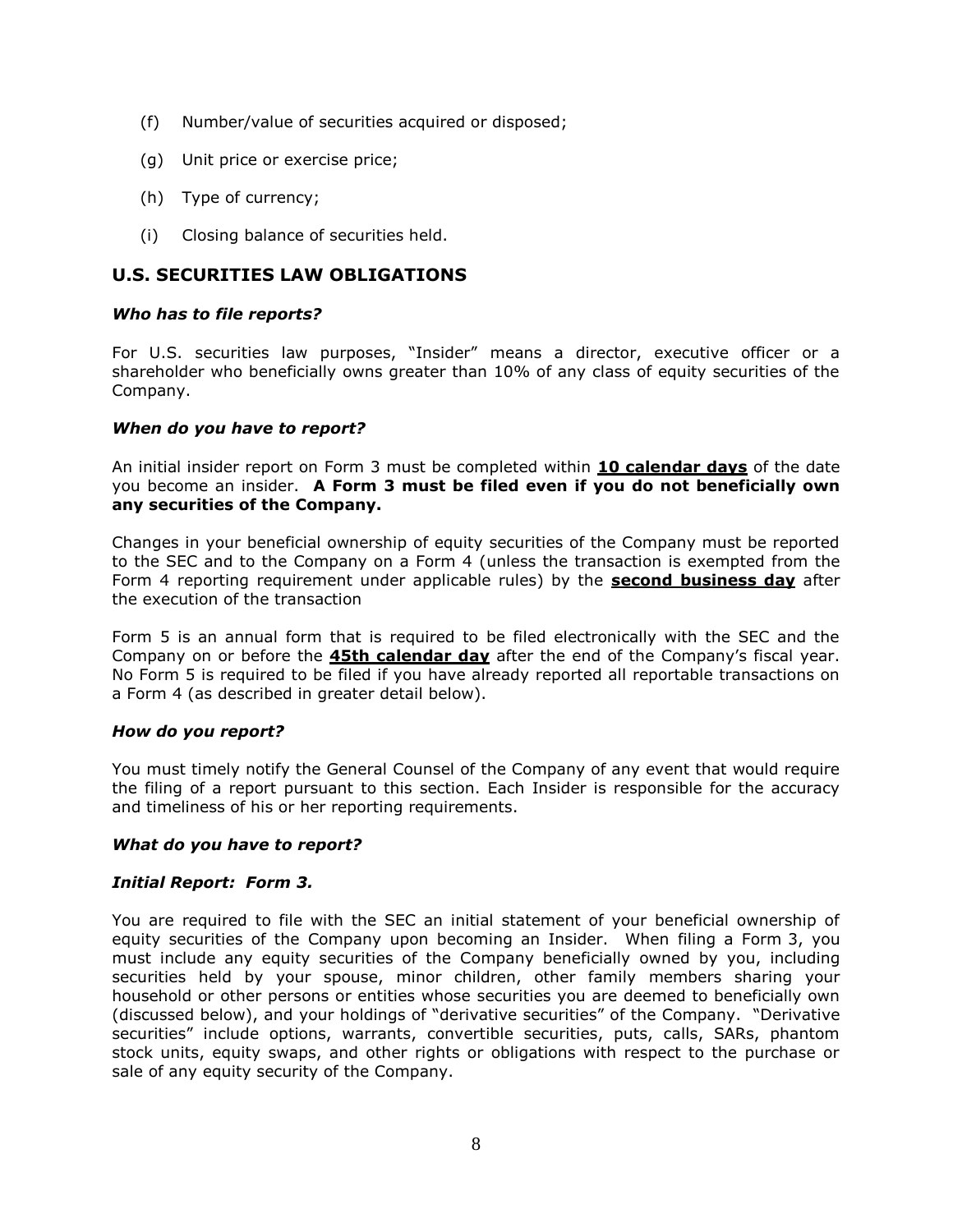### *Subsequent Reports: Form 4*

Report changes in beneficial ownership. Generally, changes in your beneficial ownership of equity securities of the Company must be reported to the SEC and to the Company on a Form 4 unless the transaction is exempted from the Form 4 reporting requirement under applicable U.S. securities laws. Most transactions are required to be filed on Form 4.

Reportable transactions. Transactions that must be reported on Form 4 include:

- the grant of stock options, restricted stock or other stock awards (e.g., director share units (DSUs) or Performance Share Units (PSUs);
- the exercise or conversion of stock options, puts, calls, SARs, phantom stock units or other derivative securities;
- a tax withholding transaction under a Company stock plan or employee benefit plan involving stock of the Company;
- the allocation of phantom stock units relating to Company stock under a nonqualified deferred compensation plan;
- $\bullet$  the transfer of funds into or out of the Company stock fund under the 401(k) plan or deferred compensation plan;
- purchases and sales of the Company stock held in your name or in "street name," including purchases and sales made under a Pre-Approved Trading Plan;
- transactions involving shares held by your spouse, your minor children, other relatives who share your household, or other persons or entities if you have a direct or indirect "pecuniary interest" in the shares (discussed below);
- the acquisition of any equity security of the Company, including any option, put, call, equity swap or other right or obligation with respect to the purchase or sale of any equity security of the Company, even if not presently exercisable; and
- any other acquisition or disposition of stock of the Company or related derivative securities not exempt from U.S. securities laws reporting obligations.

A change of beneficial ownership must be reported even if, as a result of offsetting acquisitions and dispositions, there is no net change in your beneficial ownership.

Transactions in Company stock plans. Transactions in Company stock plans or employee benefit plans may present special reporting and liability considerations under U.S. securities laws and the rules relating to these transactions are complex. **Please contact the Company's General Counsel to determine how and when any of these transactions must be reported**.

Reports after ceasing to be an Insider. You also may need to file a Form 4 even after you cease to be a director or executive officer if you engage in a transaction not exempt from U.S. securities laws that occurs after you cease to be an Insider. A person filing a report on Form 4 or Form 5 (discussed below) who has ceased to be a director or executive officer must indicate in a box on the Form that the person is exiting the reporting system. **Please**